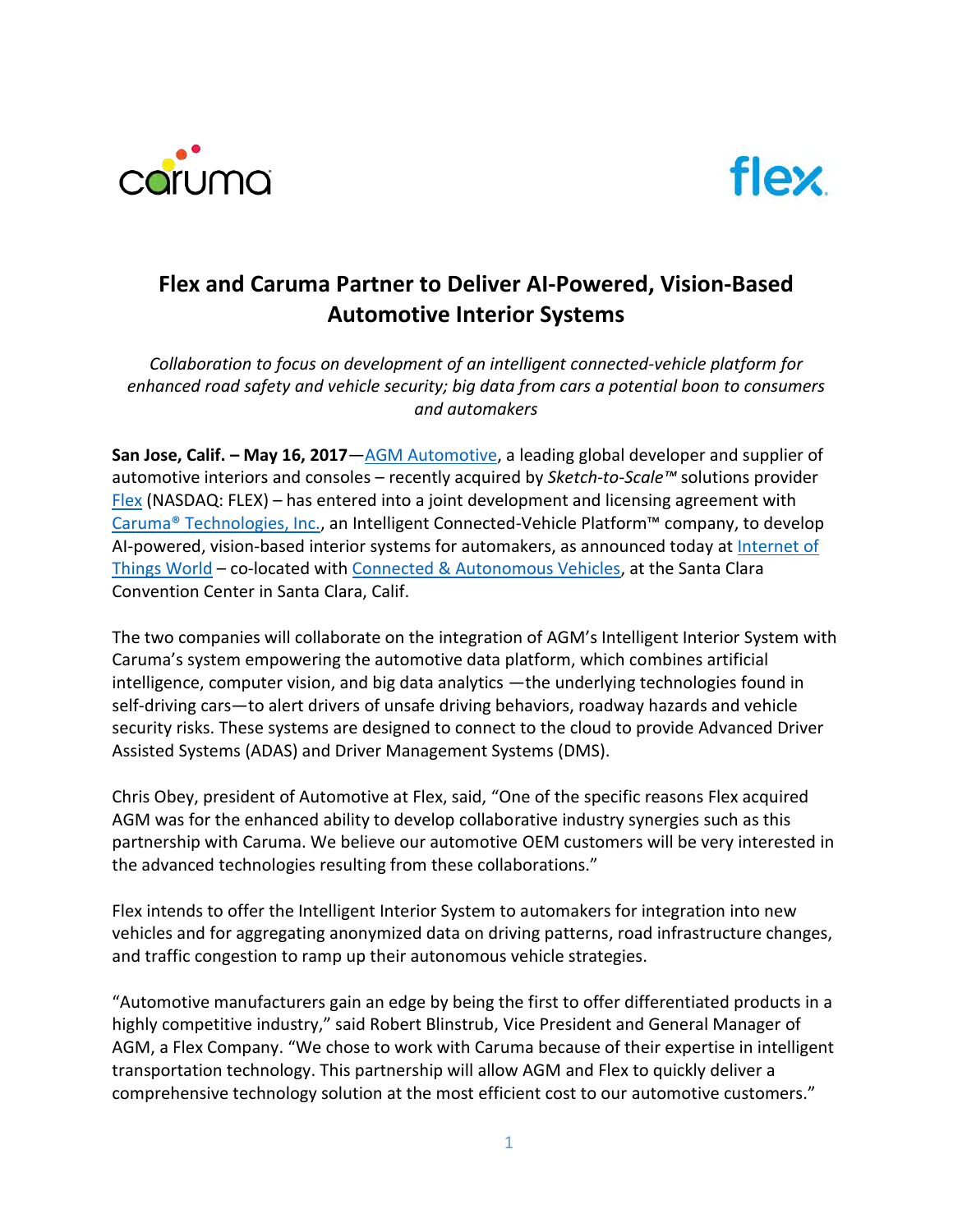The Caruma platform connects cameras and sensor hardware to a continuous learning cloud and an artificial intelligence powered vehicle network, which 'learns' behavioral patterns of drivers and passengers, situational factors external to the vehicle and road infrastructural changes.

Chris Carson, founder and CEO, Caruma Technologies, said, "The partnership between Flex, AGM and Caruma will allow automakers to offer a wider range of advanced features and services in vehicles, including adaptive intelligence gained from a smart network and continuous learning cloud, as part of Caruma's autonomous development efforts."

Flex, AGM and Caruma anticipate their advanced hardware technology and AI, computer vision based software platform to be available to automakers by Q4 2017.

## **About Flex**

Flex is the *Sketch-to-Scale™* solutions provider that designs and builds *Intelligent Products for a Connected World*™. With approximately 200,000 professionals across 30 countries, Flex provides innovative design, engineering, manufacturing, real-time supply chain insight and logistics services to companies of all sizes in various industries and end-markets. For more information, visit [flex.com](http://flex.com/) or follow us on Twitter @flexintl. *Flex – Live Smarter™*

## **About AGM Automotive**

AGM was founded in 2001 and is the leader in the design, development, and manufacturing of the automotive industry's most advanced interior products, including interior lighting, overhead consoles, switches, assist handles, textiles and other interior assemblies, such as electronic components and wire harnesses, to the automotive marketplace. AGM was acquired by Flex in April 2017. For more information about AGM Automotive, please visit [www.agmautomotive.com.](http://www.agmautomotive.com/)

## **About Caruma Technologies, Inc.**

Caruma is an Intelligent Connected-Vehicle Platform™ that utilizes the underlying technologies found in autonomous driving vehicles to improve safety, security, and convenience. Caruma's AI-powered connected-vehicle platform collects data that empowers fleet managers with context-rich information, insurance sector with a vision-augmented driver score, smart cities with deep insights about road segment infrastructure anomalies, and automotive sector with real data sets needed for ramping to level 4 autonomy.

Caruma and the Caruma logo are registered trademarks of Caruma Technologies, Inc.

## **Media Contacts:**

Flex Renee Brotherton | Paul Brunato Kevin Kessel Kevin Kessel Corporate Communications Investor Relations (408) 576-7189 | (408) 576-7534 (408) 576-7985